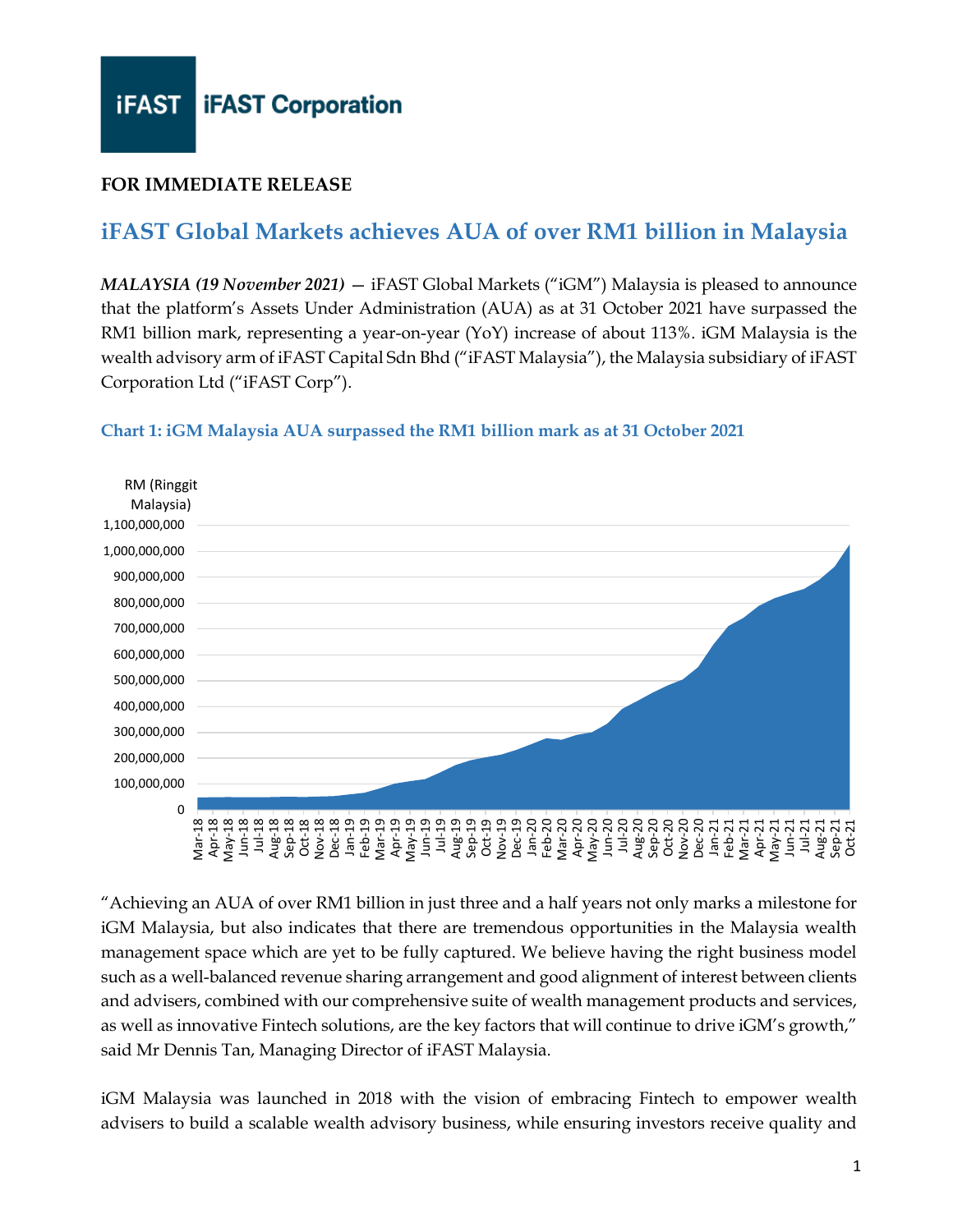

transparent advice. The division has a team of over 80 in-house wealth advisers including professionals with banking and investment experiences who serve more than 6,000 investor accounts across Malaysia.

#### **Growing the wealth advisory network and reach**

Leveraging its Fintech capabilities, the iGM platform is set out to serve the needs of both wealth advisers and investors of the future. Its user-friendly website and mobile application offer wealth advisers and investors seamless online access to a full suite of services including account opening, placing and approving investment transactions, as well as viewing and managing investment holdings across multiple asset classes.

"Powered by Fintech, the iGM platform provides both clients and wealth advisers with a whole new experience, while allowing wealth advisers to run their wealth advisory services more efficiently and effectively. With the ability to serve their clients fully online, wealth advisers can extend their service beyond borders and scale up their business to the next level," said Mr Tan.

Going forward, iGM Malaysia looks to further expand its wealth advisory network and reach through growing its pool of wealth advisory talents and setting up more satellite offices across the nation.

"Over the years, iGM has attracted and handpicked a strong team of wealth advisory professionals nationwide, and we will continue to welcome more talents who share our vision of embracing Fintech to help investors invest globally and profitably to the iGM family. Despite our ability to operate digitally, we believe that there are things that cannot be replaced by computers, one of which is the human connection. In order to bring the 'human touch' closer to the local communities, iGM has five satellite offices across different states in Malaysia and is looking to set up a few more offices to expand its reach," said Mr Tan.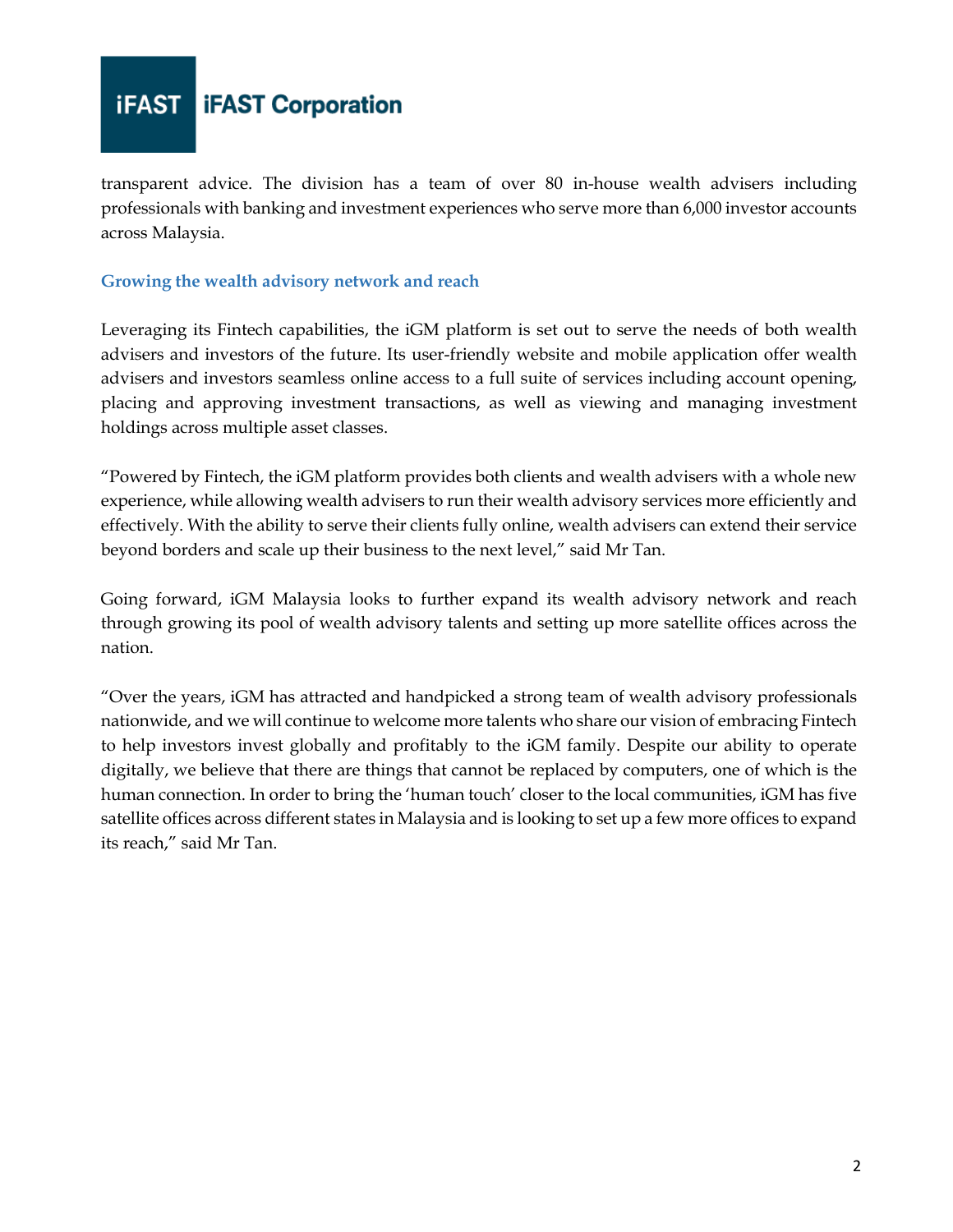

#### **About iFAST Malaysia**

The holding company of iFAST Capital Sdn Bhd ("iFAST Malaysia") is iFAST Malaysia Sdn Bhd, which is wholly-owned by iFAST Corporation Ltd., a leading Fintech wealth management platform listed on the SGX-Mainboard since December 2014.

iFAST Malaysia is a holder of a Capital Markets Services Licence and is licensed by the Securities Commission to deal in unit trusts, Private Retirement Scheme, and OTC bonds, as well as to offer investment advisory services and fund management services. iFAST Malaysia is registered with the Federation of Investment Managers Malaysia as an Institutional Unit Trust Adviser and Institutional Private Retirement Scheme Adviser. iFAST Malaysia is also a Participating Organisation of Bursa Malaysia Securities Berhad.

iFAST Malaysia's Business-to-Business division caters to the needs of financial advisory firms and financial institutions. As an approved Financial Adviser licensed by the Bank Negara Malaysia, iFAST Malaysia launched its B2B wealth advisory arm, iFAST Global Markets, in 2018 with the vision of providing transparent, ethical and suitable advice to benefit investors by reducing commission bias which may be unknown to consumers.

FSMOne Malaysia (previously known as "Fundsupermart.com Malaysia") is the Business-to-Consumer division of iFAST Malaysia. It was first established in Malaysia in 2008 as an online unit trust platform. FSMOne Malaysia launched insurance products in 2016, bonds and managed portfolios in 2017, and stocks and ETFs in 2021. These launches are FSMOne Malaysia's initiative to broaden the range of investment products and services to cater to different aspects of financial planning for investors, from wealth accumulation to protection.

#### **About iFAST Corp**

iFAST Corp (stock code: AIY) is a wealth management Fintech platform, with assets under administration of S\$18.38 billion as at 30 September 2021.

Incorporated in the year 2000 in Singapore and listed on the SGX-Mainboard in December 2014, the Group is also present in Hong Kong, Malaysia, China and India. Through the years, the Group has built a well-established Fintech ecosystem connecting its product providers and clients.

iFAST Corp holds the requisite licences in the various jurisdictions it operates in to provide a wide range of products and services. As at end September 2021, the Group offers access to over 14,000 investment products including over 9,400 funds from over 280 fund houses, over 1,500 bonds, stocks and ETFs listed on the Singapore, Hong Kong and US stock exchanges, as well as services including online discretionary portfolio management services, research and investment seminars, Fintech solutions, and investment administration and transaction services.